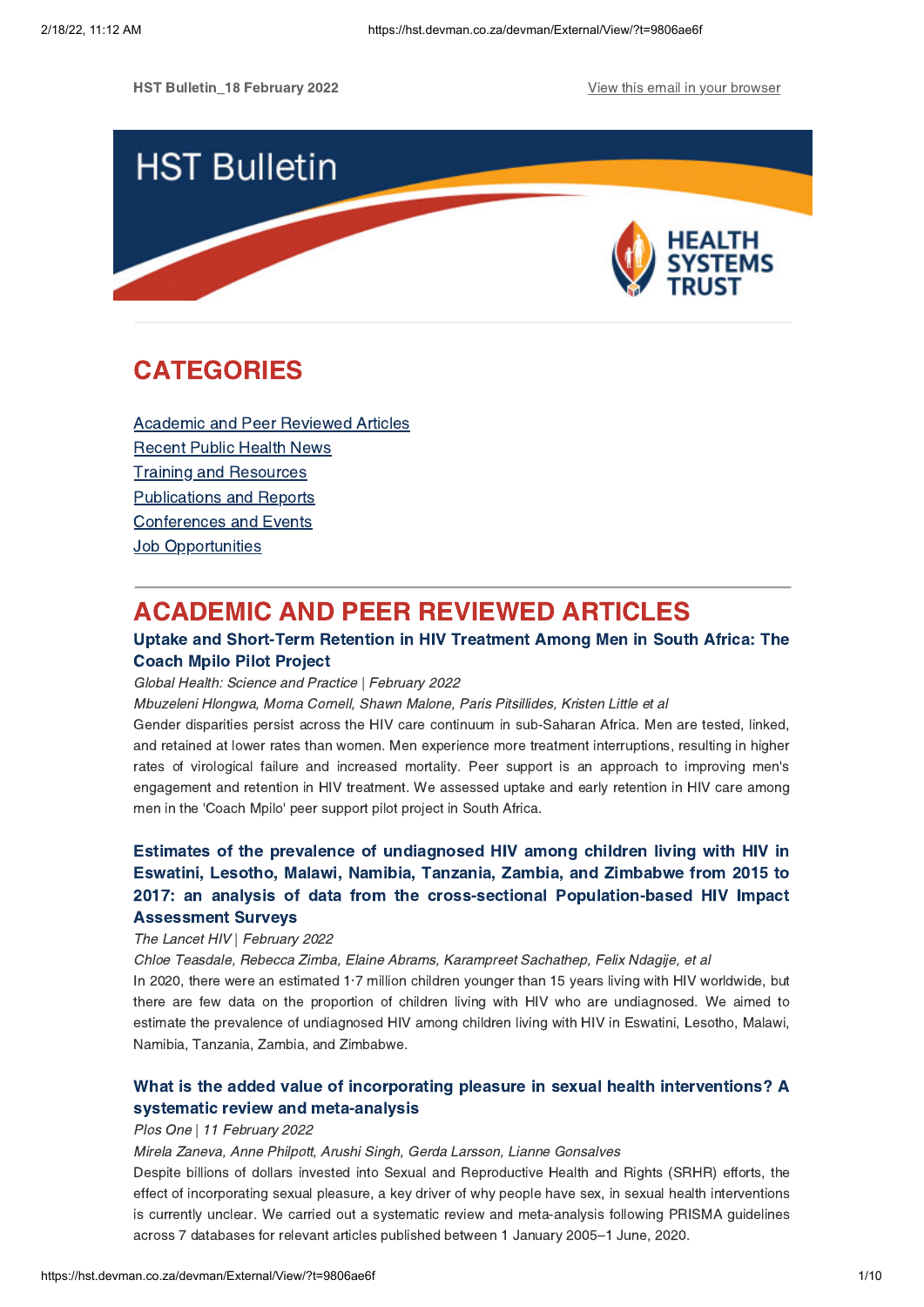# Process evaluation of peer-to-peer delivery of HIV self-testing and sexual health information to support HIV prevention among youth in rural KwaZulu-Natal, South Africa: qualitative analysis

# Africa: qualitative analysis BMJ | 14 February 2022

Oluwafemi Atanda Adeagbo, Janet Seeley, Dumsani Gumede, Sibongiseni Xulu, Nondumiso Dlamini, et al

Peer-to-peer (PTP) HIV self-testing (HIVST) distribution models can increase uptake of HIV testing and potentially create demand for HIV treatment and pre-exposure prophylaxis (PrEP). We describe the acceptability and experiences of young women and men participating in a cluster randomised trial of PTP HIVST distribution and antiretroviral/PrEP promotion in rural KwaZulu-Natal.

# Knowledge and Attitudes Concerning [Aducanumab](https://hst.devman.co.za/devman/external/?t=ca7e6f) Among Older Americans After

## FDA Approval for Treatment of Alzheimer Disease JAMA Network | 14 February 2022

### Julie Zissimopoulos, Mireille Jacobson, Yi Chen, Soo Borson

On June 7, 2021, the Food and Drug Administration (FDA) approved aducanumab (Aduhelm), the first new drug for Alzheimer disease in decades. Response to the decision among clinical and research communities was immediate. Enthusiasm was outweighed by concerns that included uncertain efficacy, serious adverse effects, a broad target patient population, high costs, and potential association with demand for diagnostics. While the Centers for Medicare & Medicaid Services has proposed a restrictive coverage decision, patients and their doctors may still choose aducanumab. Informed use decisions should weigh potential benefits and harms associated with the drug, which presumes that individuals understand these issues. Soon after aducanumab's approval, when publicity was high, we studied older Americans' understanding of aducanumab and attitudes toward its potential outcomes.

# Long-Acting Cabotegravir for HIV Prevention JAMA Network | 14 February 2022

### Joshua Sharfstein, Amy Killelea, Derek Dangerfield

On December 20, 2021, the US Food and Drug Administration (FDA) approved long-acting cabotegravir, the first injectable medication to prevent HIV. Two randomized clinical trials that together included 7790 study participants demonstrated that long-acting cabotegravir was more likely to prevent HIV acquisition than daily oral medication for people at risk of sexually acquiring HIV, including men who have sex with men, heterosexual women, and transwomen. The advantage of the medication was attributed partly to the high efficacy of this and other integrase inhibitors and, in part, to better adherence for an injection compared with a once-daily pill regimen; whether this advantage remains outside of clinical trials remains unknown. It is hoped that this new tool for HIV prevention will accelerate progress toward the US goal of reducing new infections by 90% by 2030. However, the potential for public health benefit is jeopardized by the cost and complexity of the US health care system.

# Utility of HIV support groups in advancing [implementation](https://hst.devman.co.za/devman/external/?t=8dd96ad) research in resource-<br>limited settings: experiences from an urban-setting HIV support group in Zimbabwe limited settings: experiences from an urban-setting HIV support group in Zimbabwe AIDS Research and Therapy | 14 February 2022

Fine Mazambara, Dexter Chagwena, Tinashe Mudzviti, Samantha Sithole, Tsitsi Monera-Penduka, et al Support groups for people living with the Human Immunodeficiency Virus (HIV) have continued to evolve since their emergence over two decades ago. In addition to providing HIV education and fostering psychosocial support, recent efforts have shifted the focus to socio-economic activities and retention in care. The sense of urgency to adopt new treatment and prevention strategies in sub-Saharan Africa necessitates greater engagement of established HIV care programs, especially among researchers seeking to conduct implementation research, promote prevention strategies and optimize treatment as prevention. To maximize the utility of support groups in doing so, efforts to create an organized, collaborative framework should be considered. This paper aims to describe the process of refocusing an adult HIV peer-support group and illustrate how a structured program was strengthened to sustain implementation research in resource-limited settings, while promoting patient recruitment and retention. A multidisciplinary team of scientists supporting an HIV peer-support group spearheaded the implementation process that authored the successes, challenges and lessons documented over eight years. Psychosocial support, nutrition care and support, adherence education and income generating projects were the main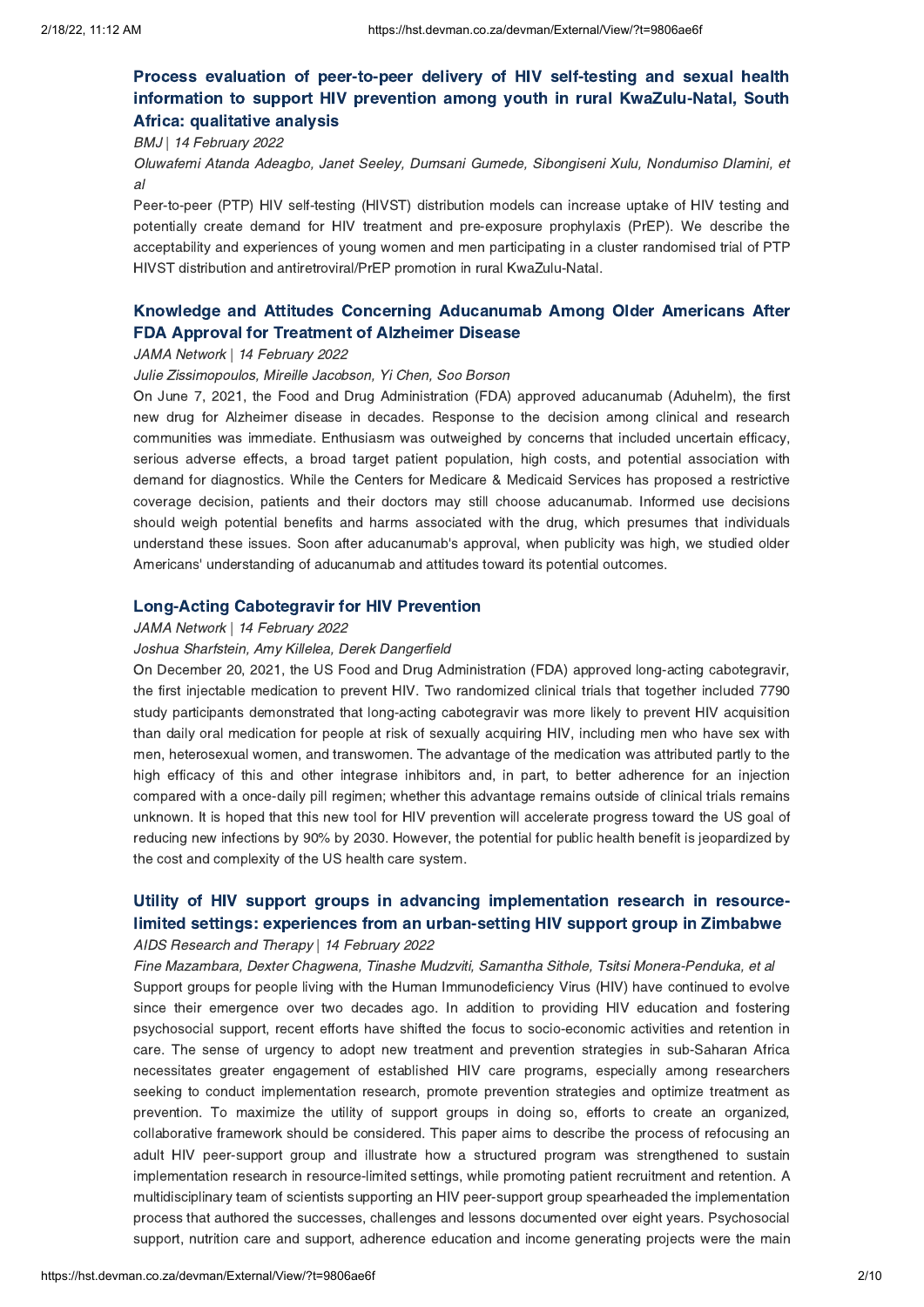### 2/18/22, 11:12 AM https://hst.devman.co.za/devman/External/View/?t=9806ae6f

interventions employed. The initiative resulted in seven peer-reviewed publications, submission of 23 scientific abstracts, scientific dissemination at 12 international conferences. Eleven research studies and 16 income generating projects were successfully conducted over eight years. More than 900 patients participated in peer-support group activities every month and 400 were engaged in income generating activities. This multidisciplinary structured program was valuable in the retention and recruitment of patients for implementation research and benefits extended to psychosocial support, microeconomic projects, and improved nutrition. The support group contributed to strengthening implementation research through providing a platform for identification of research priorities, patient recruitment and retention in studies and dissemination of research findings.

# Magnitude and [determinants](https://hst.devman.co.za/devman/external/?t=12bbd38e) of male partner involvement in PMTCT service systematic review and meta-analysis

# systematic review and meta-analysis AIDS Research and Therapy | 16 February 2022

### Tamarat Melis and Yohannes Fikadu

Infant antiretroviral prophylaxis has an important role in reduction of Human immune virus transmission from mother to child during the postpartum period. Male partner involvement was considered as a priority aforementioned area needs to be enhanced in Prevention of Mother-To Child Transmission (PMTCT). PMTCT service utilization can minimize the risk of the transmission of HIV from mother to child and related mortalities. Adequate utilization and adherence to this service has been challenging for some of the women if their partners are not aware or do partners do not support the women. The aim of this study is to assess the magnitude and determinants of male involvement in PMTCT service in Ethiopia.

 $\overline{\phantom{a}}$ 

# <span id="page-2-0"></span>**RECENT PUBLIC HEALTH NEWS**

## COVID infection of three lions and a puma in private South African zoo points to need for wider surveillance

## The Conversation | 9 February 2022

SARS-CoV-2 is the cause of the disease we know as COVID-19. While this disease has wreaked havoc on every human population worldwide, what isn't as well appreciated is that the virus can also infect a range of animals. The World Organisation for Animal Health) has reported outbreaks of SARS-CoV-2 in cats, dogs, ferrets, minks, otters, lions, tigers, pumas, snow leopards, gorillas, white-tailed deer, fishing cat, Binturong, South American coati, spotted hyena, Eurasian lynx and Canada lynx. Recently the virus was identified in pet hamsters following reverse zoonotic transmission from humans.

# Africa transitioning out of pandemic phase of COVID, says WHO Reuters | 10 February 2022

Africa is transitioning out of the pandemic phase of the COVID-19 outbreak and moving towards a situation where it will be managing the virus over the long term, the head of the World Health Organization on the continent said on Thursday. "I believe that we are transitioning from the pandemic phase and we will now need to manage the presence of this virus in the long term," Dr Matshidiso Moeti told a regular online media briefing. "The pandemic is moving into a different phase ... We think that we're moving now, especially with the vaccination expected to increase, into what might become a kind of endemic living with the virus," she said.

## Study on true impact of Covid-19 on spread of HIV under way IOL | 11 February 2022

The 6th edition of the South African HIV Prevalence, Incidence, Behaviour and Communications survey will this year focus on the impact of Covid-19 on the spread of HIV. The survey, launched by the Human Sciences Research Council (HSRC) and its partners, has been conducted every five years to gather information on HIV incidence, prevalence and other related indicators. It was introduced by Nelson Mandela in 2001. The data gathered during the survey has through the years been used to determine not only the prevalence of HIV in the country, but also the antiretroviral treatment exposure, viral load suppression, HIV drug resistance and risk behaviours in South Africa, in order to shape the country's policy.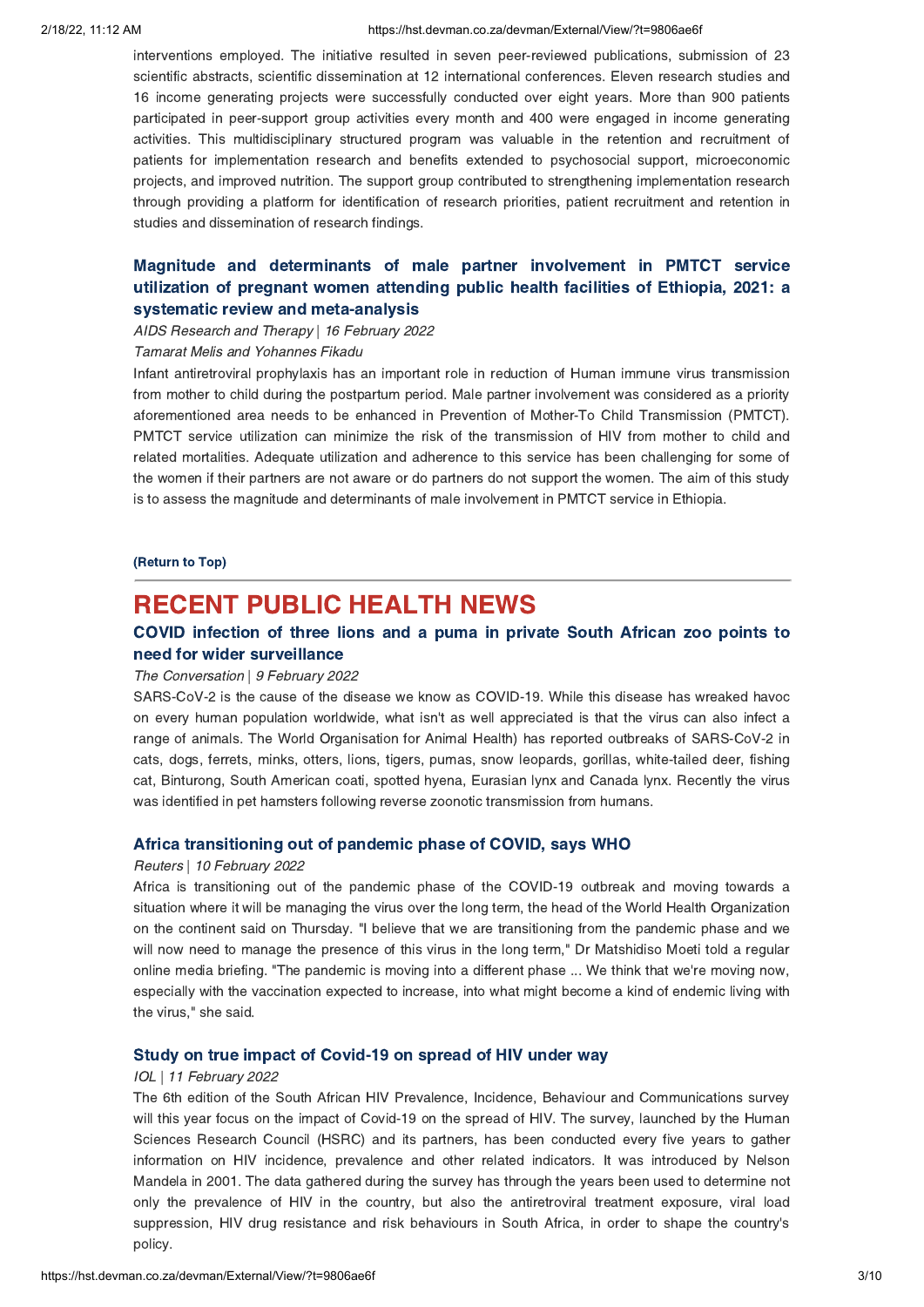# Africa CDC – Mastercard [Partnership](https://hst.devman.co.za/devman/external/?t=709f4e74) Helps Improve Vaccine Uptake – Only 0.5% of

# Doses Received are Wasted Health Policy Watch | 11 February 2022

A partnership between Africa CDC and MasterCard Foundation, which has included visits to countries with model vaccination programmes, such as Rwanda and Morocco, is making a difference to other African countries facing challenges in getting jabs into arms. That and other measures aimed at supporting more rapid African roll out of COVID-19 vaccines are proving effective, said Dr John Nkengasong, Director of the Africa Centres for Disease Control and Prevention (Africa CDC) on Thursday. Meanwhile, WHO African Regional officials said that only 0.5% of COVID-19 vaccines received on the continent had actually gone to waste — despite the fact that another recent report suggesting that up to 35% of doses so far received are still awaiting distribution.

## South Africa['](https://hst.devman.co.za/devman/external/?t=80bd7197)s mRNA hub progress is foundation for self-reliance

## World Health Organization | 11 February 2022

Dr Tedros Adhanom Ghebreyesus, Director-General of the World Health Organization (WHO), Buti Manamela, Deputy Minister of Higher Education and Training of the Republic of South Africa, Dr Blade Nzimande, Minister of Higher Education, Science and Technology of South Africa, Dr Joe Phaahla, Minister of Health of South Africa and Meryame Kitir, Minister of Development Cooperation and Urban Policy of Belgium today visit a number of public and private sector partners that are collaborating to develop and build WHO's global mRNA vaccine technology transfer hub in South Africa. For most of 2021, limited global vaccine supply led to huge disparities in COVID-19 vaccine access, leaving billions of people – especially in low- and middle-income countries – unprotected against serious disease and death from COVID-19. Low levels of vaccine coverage also provided the ideal conditions for new variants to develop. While supply has now increased, access to any new formulations of COVID-19 vaccines – tailored specifically to new variants – will likely also be inequitable because manufacturing capacity remains limited to only a small handful of companies and countries.

# Co-discoverer of HIV, Luc Montagnier, has died at the age of 89 UNAIDS | 11 February 2022

the French virologist and co-discoverer of HIV, Luc Montagnier, sadly died this week. He was an expert on retroviruses and a pioneer in HIV science. He founded and directed the Viral Oncology Unit at the Pasteur Institute in France, where he led the team that discovered HIV, research that was first published in the journal Science in 1983. He was one of the earliest advocates for promoting HIV prevention and treatment and for fighting against stigma and discrimination against people living with and affected by HIV. In 2008, he was jointly awarded the Nobel Prize in Physiology or Medicine for the discovery of HIV. "Luc Montagnier dedicated his life to science and his co-discovery of HIV paved the way for research into and development of antiretroviral medicines, which have saved the lives of millions of people around the world," said Winnie Byanyima, Executive Director of UNAIDS. "UNAIDS sends its heartfelt condolences to his family and friends at this difficult time."

## Vietnam to lift COVID-19 restrictions on international flights eNCA Monday | 14 February 2022

Vietnam will lift coronavirus restrictions on international flights for fully vaccinated passengers from Tuesday, the country's aviation authority said in a statement. The communist nation has virtually closed itself to the world since March 2020 due to the pandemic, dealing a severe blow to its vital tourism sector. Authorities have slowly eased the curbs in recent months, with visitors trickling in under a bubble arrangement since November.

## EpiPens: People in South Africa often can['](https://hst.devman.co.za/devman/external/?t=5029fef0)t access this lifesaving allergy treatment

## Spotlight | 14 February 2022

Epinephrine auto-injectors, often known by the commercial name EpiPen, can be life-savers for people suffering severe allergic reactions, but the treatments are difficult to find in South Africa and expensive. Mariaan Schoeman was recently away from her Johannesburg home when she was stung by a bee and struggled to breathe. She received emergency assistance for the unexpected allergic reaction, but when she tried to find an autoinjector for possible future attacks, it took her weeks and visits to multiple pharmacies in several cities to locate one.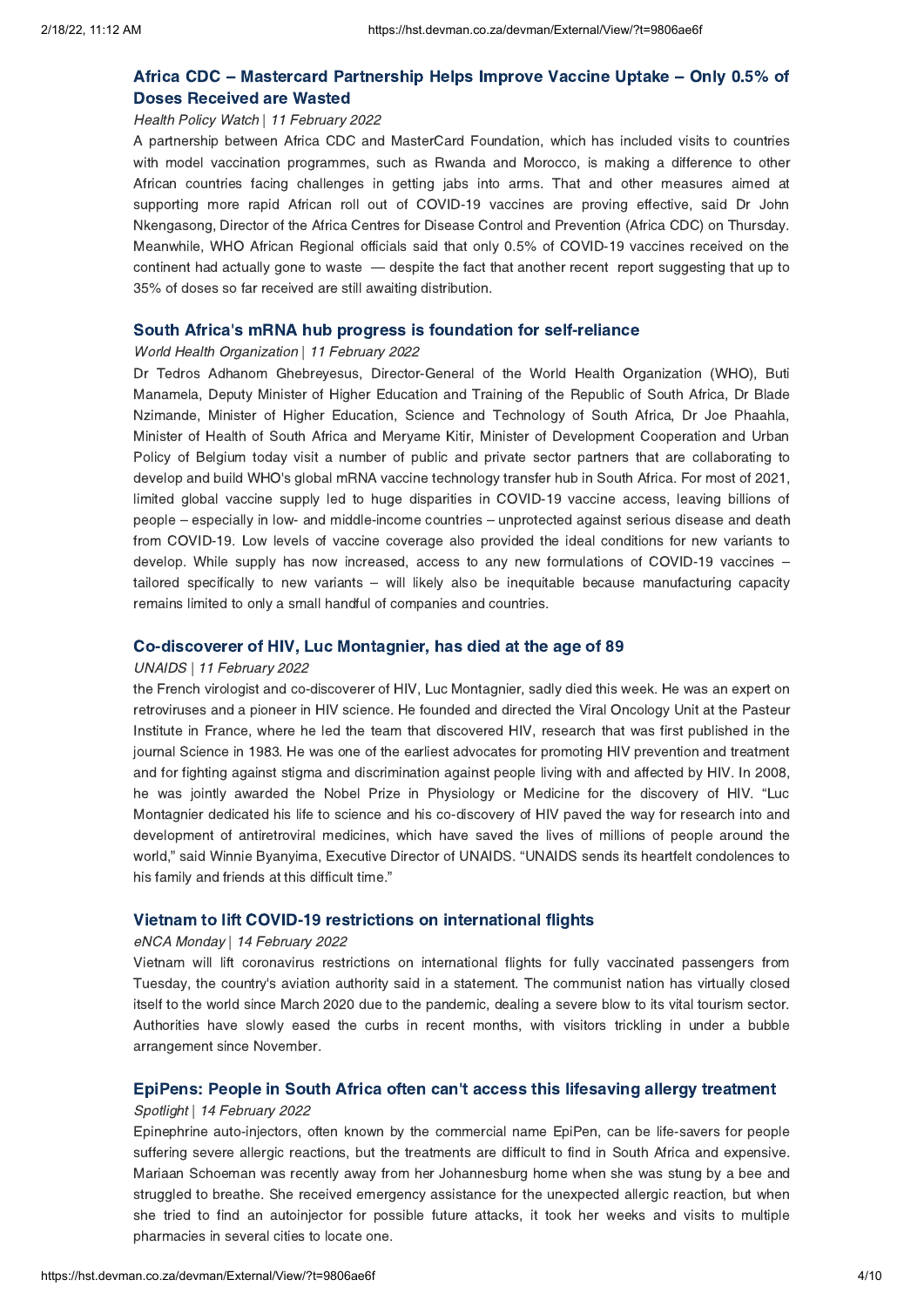# BBC News | 14 February 2022

Teaching people about achieving sexual pleasure can help sell safe-sex messages, say researchers from the World Health Organization. Programmes using this approach improve condom use more than ones that focus only on the dangers of unprotected sex, their study has found. They say enjoyment - rather than fear - is a healthy motivator. Sex can be safe as well as enjoyable, according to one of the research project's co-authors. Billions of dollars are spent around the world each year on sexual and reproductive health and rights services, yet many programs do not address one of the fundamental reasons many people have sex - to feel good. Anne Philpott, a public-health professional, set up The Pleasure Project the group that worked with the WHO team - in 2004, as a result of the frustration of "endless Aids meetings where no one talked about people's motivations for having sex". She said: "Pleasure is arguably the most powerful motivating factor for having sex and yet has been absent from sex education or sexualhealth interventions.

## The only logical choice['](https://hst.devman.co.za/devman/external/?t=bec4a8b2): anti-vaxxers who changed their minds on Covid vaccines

### The Guardian | 14 February 2022

Nearly one-third of US parents are opposed to vaccinating their kids against Covid – so one-time vaccine skeptics are helping families find evidence-based answers. Alexis Danielsen sat down and rolled up her sleeve. When the shot went into her arm, one thought flooded her mind: "Finally!" It was May 2021, and she was receiving her first Covid shot – in fact, her first immunization of any kind. She was 39. Haley Bryson post-Covid. For about two months, Haley had experienced some combination of headache, fatigue, stomachache, sore throat, earache or breathlessness. 'The scariest thing': the children living with long Covid. Danielsen grew up in an anti-vaccine household, views she held well into adulthood. When her son was born, she declined all vaccines for him. Then she hit a personal crisis, and started rethinking all her beliefs – including on vaccinations. It was like pulling on a thread and watching an entire sweater unravel, she said. "The Covid vaccine was the only logical choice after really re-evaluating what I believe in, what I actually believe is true," Danielsen said.

# Want to systematically apply gender analysis? Use a gender analysis matrix London School of Hygiene and Tropical Medicine | 14 February 2022

A gender lens can and should be applied to all health research and intervention topics that involve people. This is because gender power relations affect everybody. Despite this, there has been a historic neglect of gender-based analysis in health. There is also the problem that a gender lens is often applied in an unsystematic way. A gender analysis matrix is a tool to help you systematically apply a gender lens.

# Vaccination protection continues to be safest option compared to [dependence](https://hst.devman.co.za/devman/external/?t=16ff696c) on

## antibodies alone Daily Maverick | 14 February 2022

A recent study by the US Centers for Disease Control and Prevention (CDC) found that people who had previously contracted Covid-19 were better protected against the Delta variant than those who had been vaccinated without prior infection, but experts have warned against using the data, which comes with many caveats, to cast doubt on the need to get vaccinated and question vaccine mandates.

## Why Covid-19 vaccines are a freaking miracle Stat News | 14 February 2022

Two years into the Covid-19 pandemic, it's easy to lament all that has come to pass. The devastating losses. The upending of what we regarded as normal ways of life. The sheer relentlessness of it all. But let's stop for a moment and consider something else that may have escaped you: You have witnessed and you are a beneficiary of  $-$  a freaking miracle. That miracle is the development, testing, manufacturing, and global distribution of Covid vaccines. If you're reading this article, it's a safe bet that you've been vaccinated. You may even have had three doses. Many of your family members, friends, colleagues, neighbors, even strangers you pass on the street are probably in the same boat. At this point if they aren't vaccinated and boosted, it's by choice.

# $\mathsf{second\ wave}$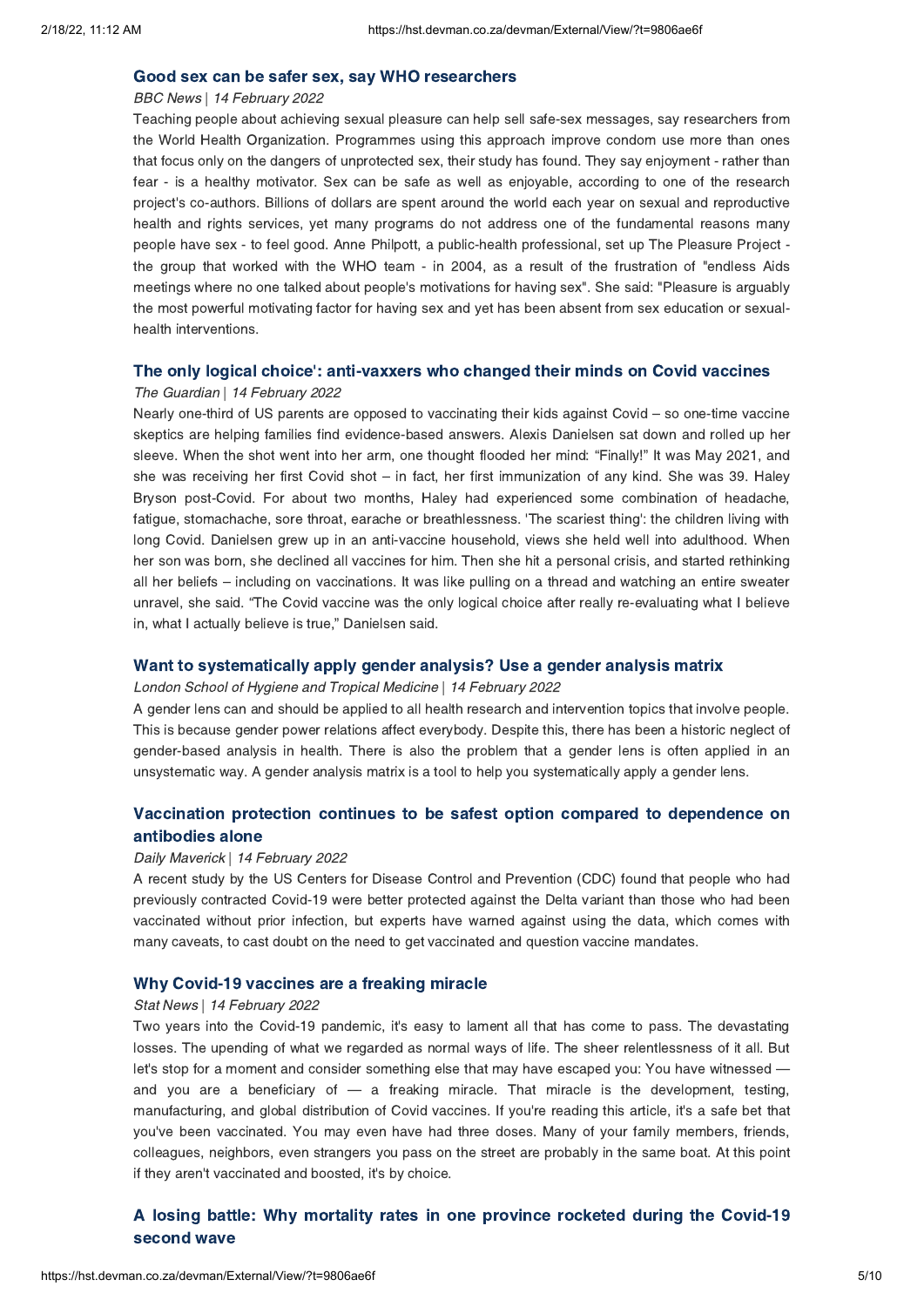## Daily Maverick | 14 February 2022

It was a fight they were never going to win. In December 2020, seasoned emergency responder Dr Imtiaz Sooliman from Gift of the Givers said outright that the second Covid-19 wave in the Eastern Cape was a "total disaster". This was due to a deadly combination of patients arriving at the hospital, already severely hypoxic (low levels of oxygen in their blood) because of Covid pneumonia, overwhelmed staff members, a persistent stigma attached to treating Covid-19 patients and complete systemic collapse aggravated by the inept presence of then Health MEC, Sindiswa Gomba, who would later be fired. To save some lives, Sooliman said at the time, it was necessary to act with great speed. Now details of the fatal and futile battle, valiantly fought by an ever-diminishing contingent of health workers in a collapsing department where oxygen supply was patchy and years of neglect had taken its final toll, has emerged in an audit conducted to ascertain the reasons behind the sky-high death rate in the Eastern Cape during the Covid-19 pandemic.

# School-aged children: Healthy eating equals brainpower Health-E News | 14 February 2022

A study has revealed that school-aged children who eat more fruit and vegetables, have a better mental well-being. However, healthy eating isn't an option for the majority of South African kids and experts believe the only way forward is to expand the monthly child support grant and strengthen the National School Nutrition Program (NSNP). Research from the University of East Anglia's Health & Social Care Partners (UEAHSCP) confirmed that: "Higher fruit and vegetable consumption was significantly associated with better mental well-being in secondary pupils. Also, the type of breakfast and lunch consumed, by both primary and secondary pupils, was significantly associated with well-being."

# The New York Times | 15 February 2022

She's the third person ever to be cured. Researchers announced that the new approach holds the potential for curing more people of racially diverse backgrounds.

# UNAIDS | 15 February 2022

Arriving at a health centre but not being able to physically access it. Needing information about your health but not being able to read it. Asking your doctor for family-planning advice but having to have the advice translated into sign language by a third party, resulting in a lack of confidentiality and privacy. These are only a few of the challenges faced by the 1 billion people who live with disabilities worldwide when trying to access health-care services. However, people living with disabilities have the same right to health as everyone else. Disability prevalence is rising, owing to ageing populations and the increase in chronic health conditions, among other factors. Through long-term access to antiretroviral therapy, living longer with chronic HIV is increasingly possible, but may occur alongside other co-morbidities and the risk of disability.

# Investments in HIV, health and pandemics are vital for economic recovery in Africa UNAIDS | 15 February 2022

Global health and financing leaders and experts have come together at a high-level virtual event to tackle one of the most pressing issues facing the world today—health security. The event, "Investing in health is investing in economic recovery: Financing for HIV, stronger public health systems, and pandemic preparedness and response" was held ahead of the sixth Africa - European Union (EU) Summit which is taking place on 17 and 18 February. While hosting 16% of the global population, and facing 26% of the global disease burden, Africa accounts for only 2% of global health spending. Despite the 2001 Abuja Commitment of governments to allocate 15% of their budget to health, the average is still only 7%. Speakers discussed how Africa has been left behind in the COVID-19 response, with less than 12% of people in Africa fully vaccinated against COVID-19. Insufficient access to vaccines, medicines and technologies, and weak health systems have impeded the realization of the right to health of all Africans during the pandemic. In addition, fiscal constraints and unsustainable debt burdens, are hindering the path to recovery.

Sex during pregnancy: Everything you need to know Health-E News | 15 February 2022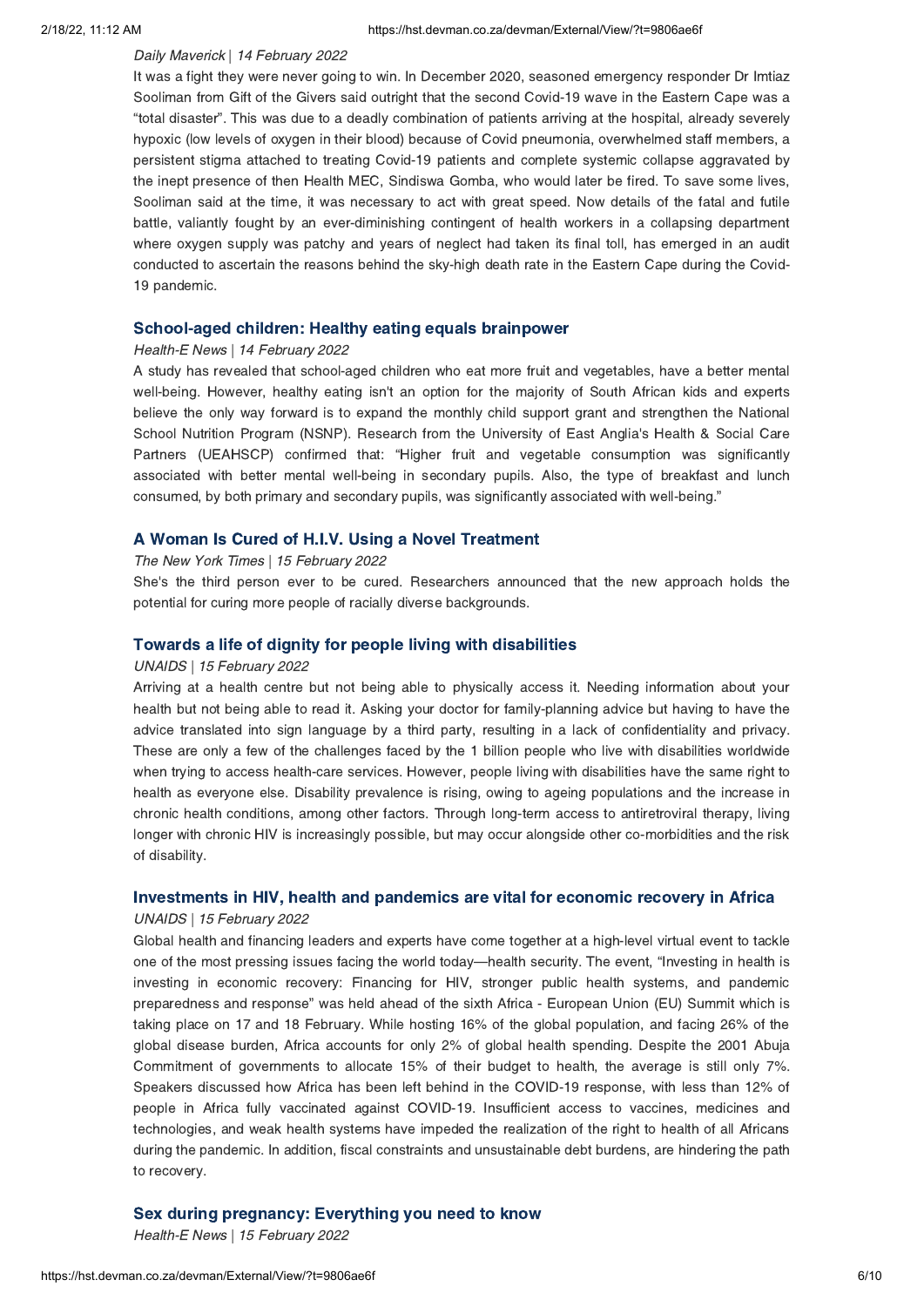### 2/18/22, 11:12 AM https://hst.devman.co.za/devman/External/View/?t=9806ae6f

Being intimate with your partner might seem strange now that you're pregnant. But don't stress – there is nothing to worry about when having sex during pregnancy, and most importantly, your baby is safe. It's understandable if you're feeling uneasy and have plenty of questions. Fortunately, sex has several benefits while expecting, but there are some guidelines to follow when you and your partner get in the mood. With the help of Dr. Palesa Kennedy, an obstetrician, and gynecologist at Rahima Moosa Hospital, we have all your questions covered.

# US and Africa Plan to Harnes Pepper Covid-19 and Africa Plan to Increase Covid-19 and the Uptake<br>Health Policy Watch | 15 February 2022

The US and Africa intend to use the well-established community networks supported by the President's Emergency Plan for AIDS Relief (PEPFAR) to improve the uptake of COVID-19 vaccines in Africa. The initaitive would build upon the infrastructure developed since PEPFAR entered as a major player on the African AIDS scene in 2003. In addition, USAID has launched an initiative called Global VAX to support the World Health Organization (WHO) target of vaccinating 70% of the world's population by mid-year against COVID-19, and will soon be announcing priority countries in Africa. This is according to US State official Mary Beth Goodman, who briefed African journalists on Tuesday on the COVID-19 Global Action Meeting convened by US Secretary of State Antony Blinken on Monday.

# Depression Remains Overlooked and [Underfunded;](https://hst.devman.co.za/devman/external/?t=d4c6f352) Experts Call to Reduce Global

# Health Policy Watch | 16 February 2022

With about half of people suffering from depression in high income countries untreated or undiagnosed, with this number rising to 80-90% in low- and middle-income countries, a Lancet and World Psychiatric Association Commission have called for a unified response against this global crisis to reduce the burden of depression. Depression is estimated to impact 5% of adults globally, with its onset most frequent in young people. COVID-19 has caused 'mass trauma' worldwide and has further worsened mental health for millions, creating additional challenges with isolation, bereavement, uncertainty, hardship, and limited access to healthcare. To combat the crisis, the Commission's 'Time for united action on depression' calls for a concerted and collaborative front from all – government, healthcare providers, researchers, and people living with depression, to improve care and prevention, fill knowledge gaps, and increase awareness for one of the leading causes of avoidable suffering and premature death worldwide.

## When Physicians Spread Unscientific Information About COVID-19 Jama Network | 16 February 2022

In a poll of 2200 US adults conducted in December 2021 for the de Beaumont Foundation, a philanthropy that focuses on policy and public health, 78% said physicians who intentionally spread COVID-19 misinformation should be disciplined. Professional medical societies and specialty boards agree, yet few physicians have been disciplined for espousing COVID-19 claims for which evidence is lacking. For example, in October 2021, Howard Goldman, MD, of Delray Beach, Florida, filed a complaint with the Florida Department of Health's Medical Quality Assurance Program about a physician he alleged "spread doubt about the safety and effectiveness of COVID-19 vaccines, promoted the use of unproven and possibly dangerous medications to treat COVID-19, [and] questioned the value of face masks in preventing the spread of the pandemic." The subject of Goldman's complaint was internist Joseph Ladapo, MD, PhD, Florida's Surgeon General and head of the Florida Department of Health.

# Excess death rate in SA during Covid reaches one in 25 people older than 60 years Business Times | 17 February 2022

Excess deaths during the Covid-19 pandemic account for one in 200 South Africans overall and one in 25 over-60s. The milestones were reached with the addition of 681 excess deaths in the week ending February 12, according to researchers at the SA Medical Research Council (MRC). The team produces weekly reports on the number of deaths in excess of the total predicted based on historical trends, and estimates between 85% and 95% are due to Covid-19. Since May 2020, when the number of deaths reached abnormal levels, excess deaths in SA's population of about 59.6-million have totalled 297,847, the MRC team said in its latest report on Wednesday.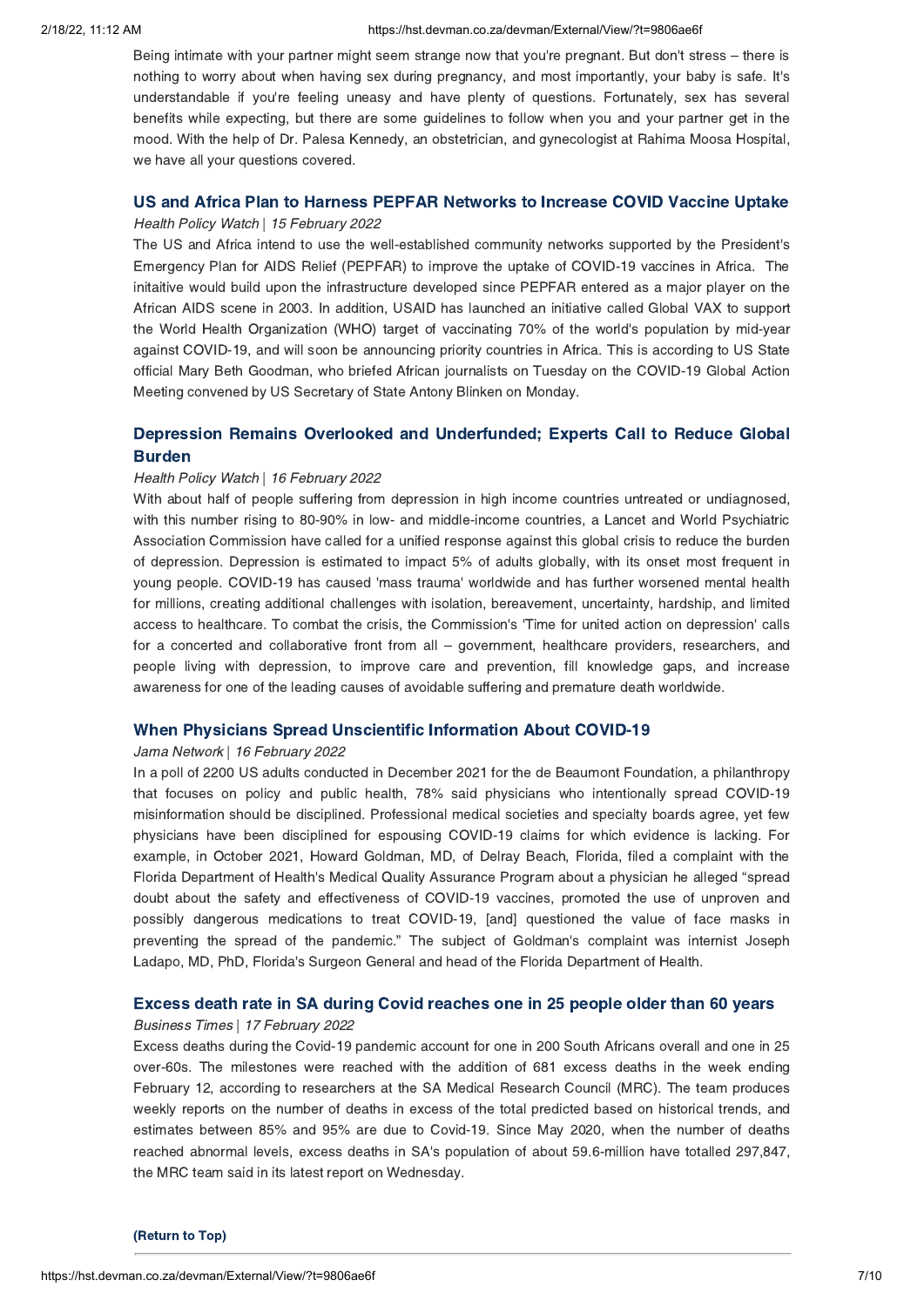# <span id="page-7-0"></span>**TRAINING AND [RESOURCES](https://hst.devman.co.za/devman/external/?t=fb7cdfe)**<br>Subscribe to the Health Systems Trust Bulletin

Subscribe to the Health Systems Trust Bulletin The Health Systems Trust (HST) produces a weekly bulletin on Fridays focusing on key public health news, peer-reviewed journal articles and other important primary healthcare resources.

Subscribe to the Health Systems Trust 60percent HST produces a weekly online publication, 60percent, which keeps subscribers abreast with the latest news and developments pertaining to HIV-related maternal, adolescent, child and youth health. The name 60percent signifies that southern Africa is responding to a feminised HIV/AIDS epidemic, with at least 60% of those living with HIV being women. Subscribe to 60percent by simply visiting HST's website (https://www.hst.org.za), scroll to the bottom of the page, hit the SUBSCRIBE button, and follow the prompts. Let's keep you posted!

The Health Systems Training Institute (HSTi) is the training arm of the Health Systems Trust (HST), a leading force in the South African public health sector. HST was established in 1992, on the brink of democracy in South Africa, and has since played a significant role in strengthening the national primary health system through health research, informatics, clinical support, capacity-building and training.

# $\overline{\phantom{a}}$

# **PUBLICATIONS AND REPORTS**

## WHO | Questions and Answers: COVID-19 vaccines and pregnancy

These questions and answers are intended to provide answers to health providers and the public on COVID-19 vaccination during pregnancy.

# The latest update for the 11th Revision of the International [Classification](https://hst.devman.co.za/devman/external/?t=773b9db) of Diseases (ICD-11) is now online!

The World Health Organization (WHO) Eleventh Revision of the International Classification of Diseases (ICD-11) has now come into effect, with the latest update going online today.

The publication covers why and how to reflect universal health coverage in the Pandemic Treaty.

The public health rationale is a strategy to use when advocating to increase access and remove barriers to treatment, care, and services for people living with HIV worldwide. The public health rationale is simple. When people living with HIV have the treatment, care, and services they need to stay undetectable, they stay healthy and cannot transmit HIV through sex. Undetectable = Untransmittable, or U=U. This is often referred to as treatment as prevention.

(Return to Top)

# <span id="page-7-1"></span>**CONFERENCES AND EVENTS**

## Call for Papers | International Journal of Public Health

Call for Papers | International Journal of Public Health Public health and primary care; is 1+1=1?

Public health and primary care have both long been considered to be corner stones of health systems. Although both aim to improve the health of populations, they differ in target group (population vs. individual), approach (promote and prevent vs. diagnose and treat) and methods (risk reduction vs. care). Whether considering the ongoing Covid 19 pandemic, the rise in non-communicable diseases, poor mental health, or the impact of environmental changes (e.g., climate change) or demographic shifts (e.g.,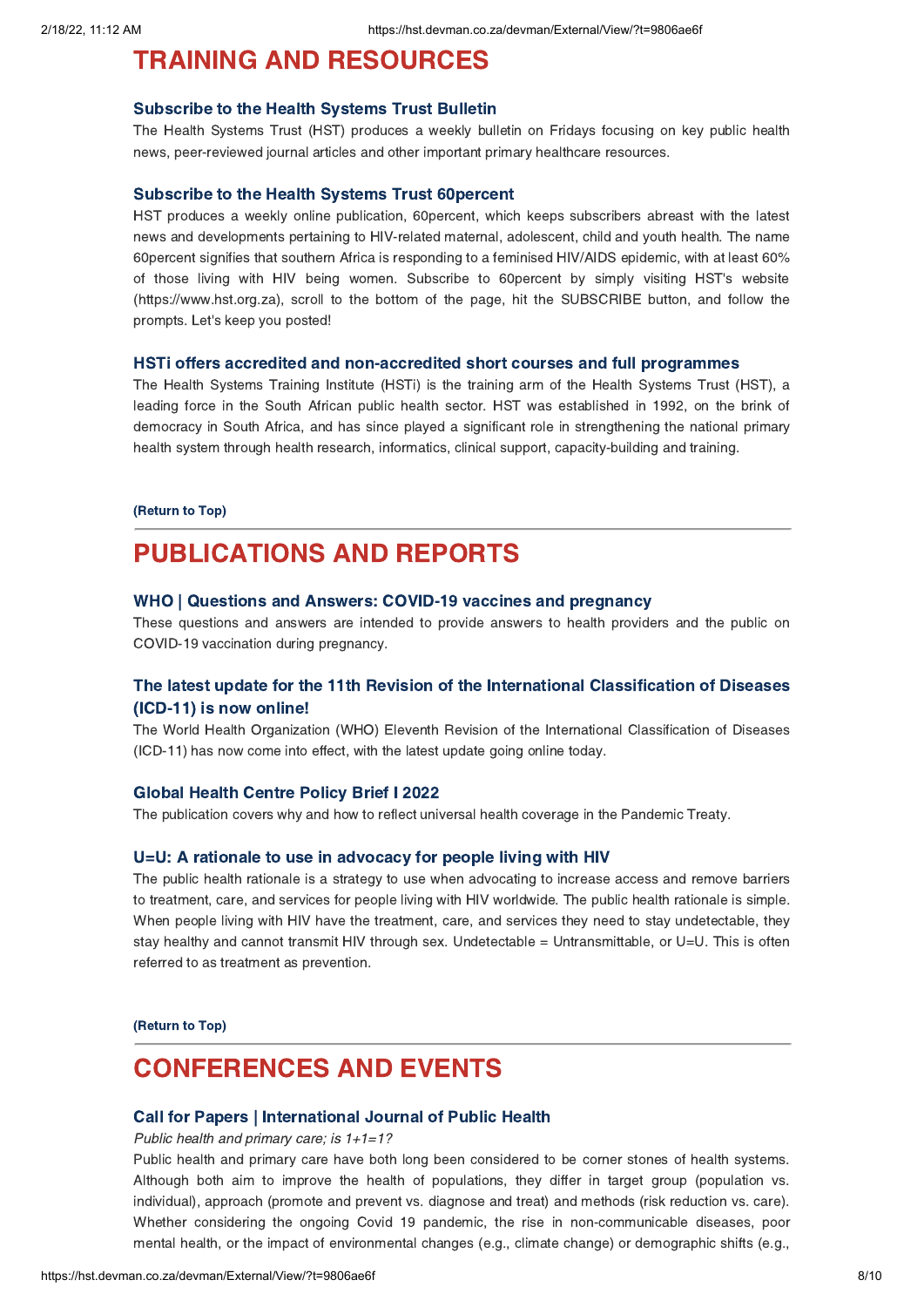migration and aging), there is an urgent need for better coordination and harmonization of public health and primary care in all of these areas. In fact, could these two types of health services contravene basic mathematics and be combined into one? With this call for papers, we invite articles presenting both positive and negative examples of the collaboration and integration between public health and primary care. The Call is open from 15 December 2021 until 31 August 2022. IJPH double-blind peer-review rules and author's guidelines apply.

CDC Evaluation Fellowship Program Application for the Evaluation Fellowship Program is now open until February 22, 2022 11:59 pm EST. Register and attend one of the informational webinars for Fellow applicants to have your questions answered about the CDC Evaluation Fellowship Program and the application process.

# Invitation to Front Line in Focus Webinar: Unlocking the Power of Nurse Leadership Date: Feb 23, 2022

## Time: 08:00 AM in Eastern Time (US and Canada)

Description: Women make up 70% of the global health workforce and 90% of all nurses, yet they only occupy 25% of health leadership positions. Nurses face complex barriers as they climb the ladder to advance in their careers. One persistent challenge is the perception of gender roles in the workplace. As a recent IntraHealth International report on nurse leadership states, nursing is perceived as a "feminine" and "nurturing" profession. The devaluation of "women's work" makes it difficult for nurses, of all genders, to secure leadership positions. What will it take for nurses to be perceived as leaders? What will it take for nurses to perceive themselves as leaders? Join the Johnson & Johnson Center for Health Worker Innovation for a Front Line in Focus webinar that brings together frontline health workers, civil society groups, academia and more for a conversation to explore key solutions to improve access to leadership opportunities for nurses. In a 90-minute session, this event will begin with opening remarks to set the context for a panel discussion, composed of nurses from all level/working in a variety of settings, across geographies, in discussion about the why nurse leadership is essential; barriers they face in career advancement; how they have overcome barriers; and what additional tools are needed. The panel could conclude with each panelist sharing in a sentence what makes them hopeful for the future of health.

# Virtual conference: Equitable leadership in global health partnerships | [Decolonising](https://hst.devman.co.za/devman/external/?t=f5064de4)

Global Health Workshop Centre, Centre, 2022<br>Date: Tuesday, 22 February 2022 Time: 11:00 - 14:45 Programme 11.00-12.25: Session 1 - Researchers' experience of remaining barriers 13.00-14.45: Session 2 - Approaches to overcome these barriers Date and time zone is UK Recent calls to decolonise global health (DGH) have highlighted the continued existence of colonial

# structures in research into diseases of public health importance in low- and middle-income countries (LMICs).

marketing the \$55 billion formula milk industry.<br>Event 1: Wednesday 23 February 2022 10:00 – 11:30 CET I Geneva, Switzerland

Event 2: Wednesday 23 February 2022 17:00 – 18:30 CET I Geneva, Switzerland

Dr Tedros Adhanom Ghebreyesus, Director-General of the World Health Organization, the United Nations Children's Fund (UNICEF) and partners will launch a new report, How the marketing of formula milk influences our decisions on infant feeding. This report - the largest of its kind to date - draws on the experiences of over 8,500 women and 300 health professionals across eight countries. It exposes the aggressive marketing practices used by the formula milk industry, and highlights impacts on families' decisions about how to feed their babies and young children.

Click here to register for event 1: https://www.eventbrite.co.uk/e/marketing-the-55-billion-formulamilk-industry-event-1-tickets-256402706397

 $C$ lick here to register for event 2: **https://w** milk-industry-event-2-tickets-256714669487